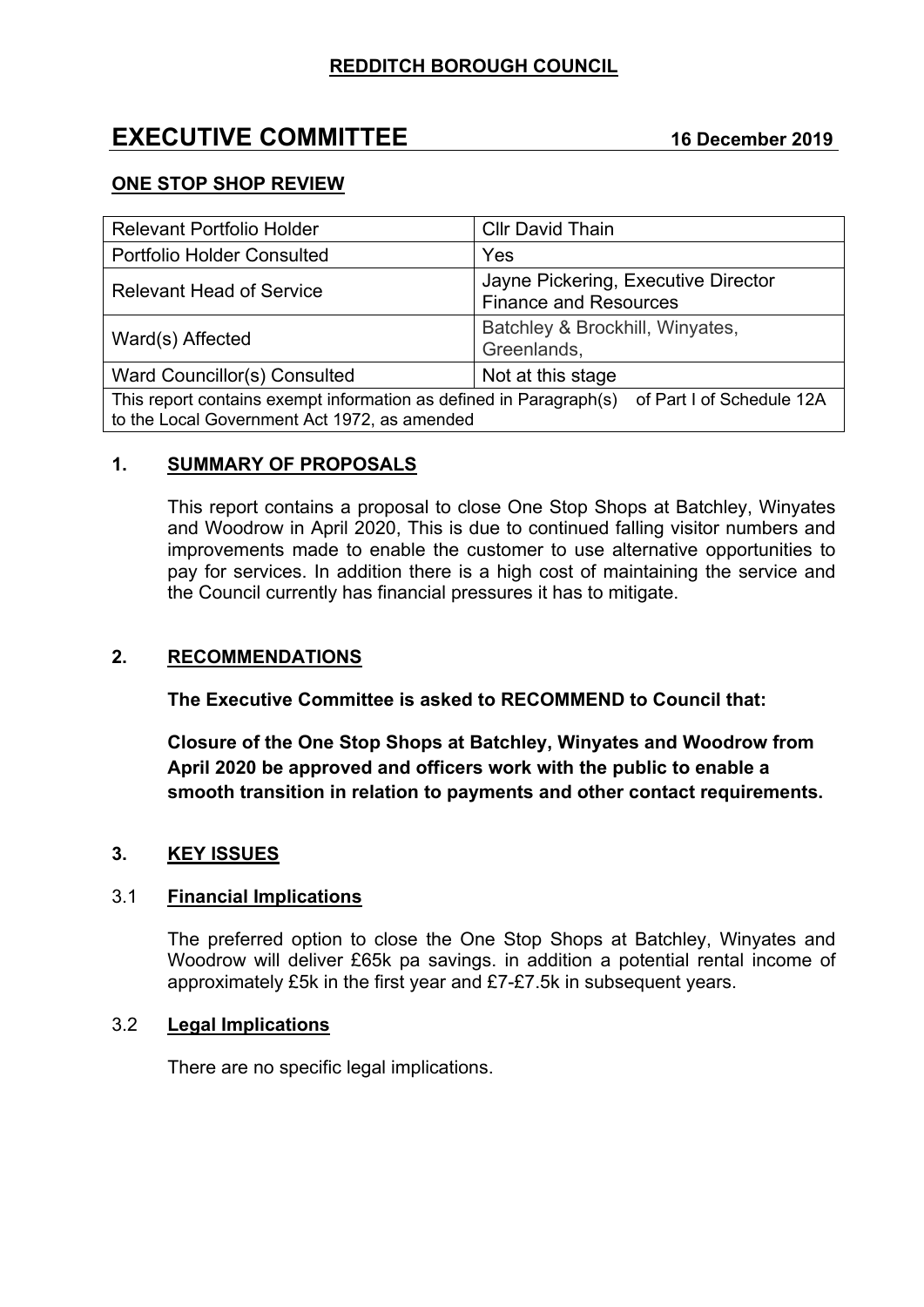# **REDDITCH BOROUGH COUNCIL**

# **EXECUTIVE COMMITTEE 16 December 2019**

#### 3.3 **Service / Operational Implications**

- 3.3.1 The Council has a walk in Customer Service Centre at the Town Hall, and 3 satellite offices at Batchley, Winyates and Woodrow, formerly referred to as One Stop Shops.
- 3.3.2 Several years ago, due to falling customer demand the opening times of the 3 satellite offices reduced to either 9am-12.30pm or 1.30pm-5pm Monday to Friday.
- 3.3.3 For the size of the population and size of the borough, there are a high number of Customer Service Centres compared with other councils.
- 3.3.4 The Customer Service Centres now mainly provide a cashiering service for residents. A recent survey has shown that 82% of visits are to pay their council bills.
- 3.3.5 Housing (50%) and Council Tax (40%) account for the highest service payments from customers.
- 3.3.6 In a significant recent development, the council has partnered with Allpay an organisation where customers can pay their rent and council tax at any Paypoint or Post Office outlet.
- 3.3.7 There are Paypoint and/or Post Office locations in Batchley, Winyates and Woodrow Shopping Centres, as well as many others around Redditch Borough.
- 3.3.8 Paypoint and Post Office locations are more readily available and accessible, including weekends and evenings compared to 3.5 hours per day, Monday to Friday at One Stop Shops at Batchley, Winyates and Woodrow.
- 3.3.9 Officers across a range of services have been involved in the consideration/review and housing services have options to accommodate customer interviews at the localities or the Town Hall where appropriate (Appendix 3).
- 3.3.10 Every customer who presents at the One Stop Shop will have the opportunity to discuss alternative payment and contact options. Any problems that occur during this period can be resolved before closure.

### 3.4 **Staffing Implications**

Closure of the 3 One Stop Shops will see a reduction in staffing requirements of 2 FTE. This will be met from a combination of deleting vacant posts and